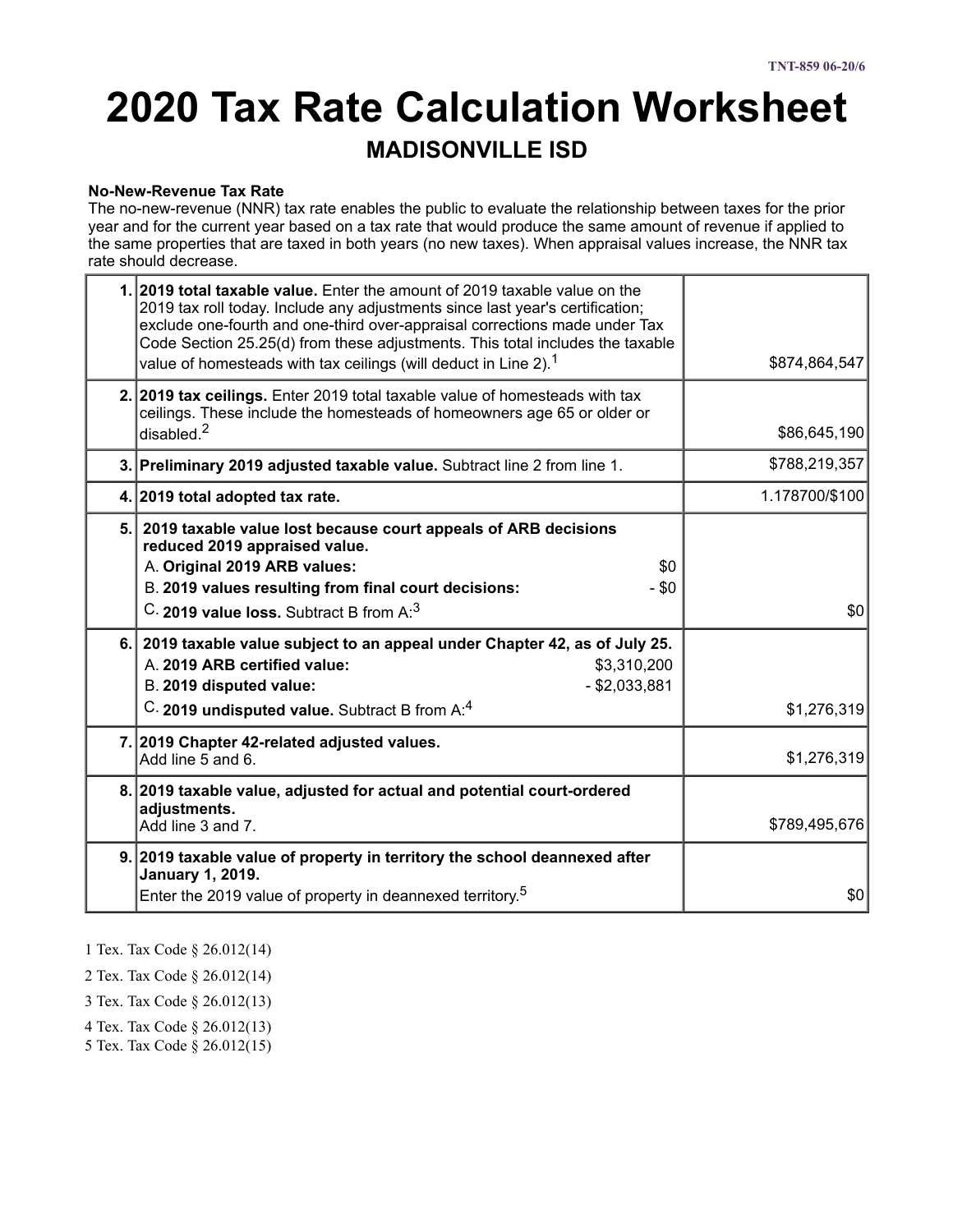#### **No-New-Revenue Tax Rate (continued)**

| 10. 2019 taxable value lost because property first qualified for an<br>exemption in 2020. If the school district increased an original exemption,<br>use the difference between the original exempted amount and the increased<br>exempted amount. Do not include value lost due to freeport or goods-in-<br>transit, temporary disaster exemptions. Note that lowering the amount or<br>percentage of an existing exemption in 2020 does not create a new<br>exemption or reduce taxable value.<br>\$379,170<br>A. Absolute exemptions. Use 2019 market value: |               |
|-----------------------------------------------------------------------------------------------------------------------------------------------------------------------------------------------------------------------------------------------------------------------------------------------------------------------------------------------------------------------------------------------------------------------------------------------------------------------------------------------------------------------------------------------------------------|---------------|
| B. Partial exemptions. 2020 exemption amount, or<br>$+$ \$2,443,977<br>2020 percentage exemption times 2019 value:                                                                                                                                                                                                                                                                                                                                                                                                                                              |               |
| C. Value loss. Total of A and B: <sup>6</sup>                                                                                                                                                                                                                                                                                                                                                                                                                                                                                                                   | \$2,823,147   |
| 11. 2019 taxable value lost because property first qualified for agricultural<br>appraisal (1-d or 1-d-1), timber appraisal, recreational/scenic appraisal<br>or public access airport special appraisal in 2020. Use only properties<br>that qualified in 2020 for the first time; do not use properties that qualified in<br>2019.<br>A. 2019 market value:<br>\$6,207,314                                                                                                                                                                                    |               |
| B. 2020 productivity or special appraised value:<br>$- $73,590$                                                                                                                                                                                                                                                                                                                                                                                                                                                                                                 |               |
| $C.$ Value loss. Subtract B from $A$ : <sup>7</sup>                                                                                                                                                                                                                                                                                                                                                                                                                                                                                                             | \$6,133,724   |
| 12. Total adjustments for lost value. Add lines 9, 10C, and 11C.                                                                                                                                                                                                                                                                                                                                                                                                                                                                                                | \$8,956,871   |
| 13. Adjusted 2019 taxable value. Subtract line 12 from line 8.                                                                                                                                                                                                                                                                                                                                                                                                                                                                                                  | \$780,538,805 |
| 14. Adjusted 2019 total levy. Multiply line 4 by line 13 and divide by \$100.                                                                                                                                                                                                                                                                                                                                                                                                                                                                                   | \$9,200,210   |
| 15. Taxes refunded for years preceding tax year 2019: Enter the amount of<br>taxes refunded by the district for tax years preceding tax year 2019. Types of<br>refunds include court decisions, Tax Code Section 25.25(b) and (c) corrections<br>and Tax Code Section 31.11 payment errors. Do not include refunds for tax<br>year 2019. This line applies only to tax years preceding tax year 2019. <sup>8</sup>                                                                                                                                              | \$243,559     |
| 16. Adjusted 2019 levy with refunds. Add line 14 and line $15^{9}$<br>Note: If the governing body of the school district governs a junior college<br>district in a county with a population of more than two million, subtract the<br>amount of taxes the governing body dedicated to the junior college district in<br>2019 from the result.                                                                                                                                                                                                                   | \$9,443,769   |

6 Tex. Tax Code § 26.012(15)

7 Tex. Tax Code § 26.012(15)

8 Tex. Tax Code § 26.012(13)

9 Tex. Tax Code § 26.012(13)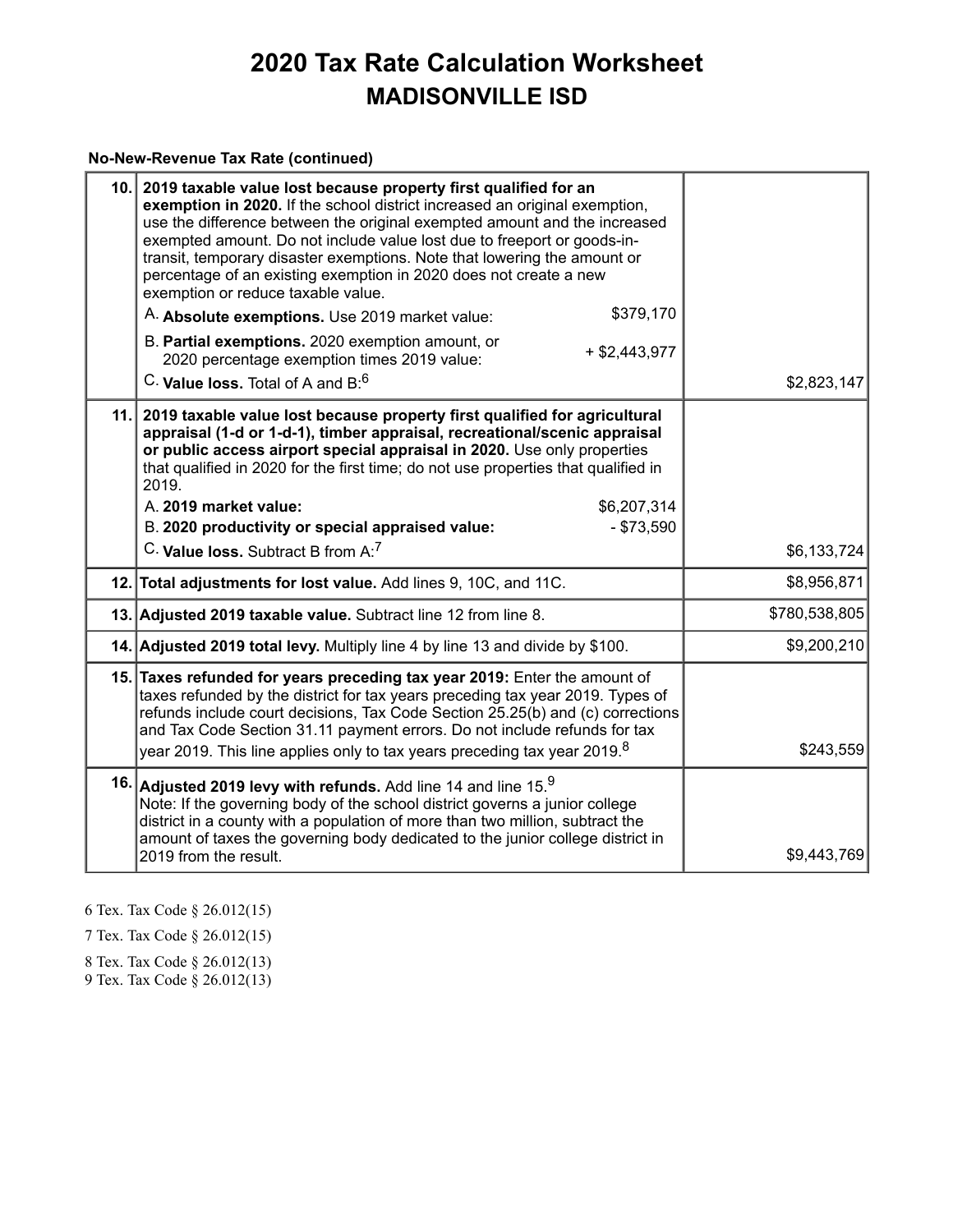#### **No-New-Revenue Tax Rate (continued)**

| 17.1 | Total 2020 taxable value on the 2020 certified appraisal roll today. This<br>value includes only certified values and includes the total taxable value<br>of homesteads with tax ceilings (will deduct in line 19). These homesteads<br>include homeowners age 65 or older or disabled. <sup>10</sup><br>A. Certified values only: <sup>11</sup><br>B. Pollution control and energy storage system<br>exemption: Deduct the value of property exempted<br>for the current tax year for the first time as pollution<br>control or energy storage system property:<br>C. Total 2020 value. Subtract B from A.                                                                                                                                                                                                                                                                                                                                                                                                                                                                                                                                                                                                                                                                                                                               | \$946,671,892<br>$-$ \$0 | \$946,671,892 |
|------|-------------------------------------------------------------------------------------------------------------------------------------------------------------------------------------------------------------------------------------------------------------------------------------------------------------------------------------------------------------------------------------------------------------------------------------------------------------------------------------------------------------------------------------------------------------------------------------------------------------------------------------------------------------------------------------------------------------------------------------------------------------------------------------------------------------------------------------------------------------------------------------------------------------------------------------------------------------------------------------------------------------------------------------------------------------------------------------------------------------------------------------------------------------------------------------------------------------------------------------------------------------------------------------------------------------------------------------------|--------------------------|---------------|
| 18.  | Total value of properties under protest or not included on certified<br>appraisal roll. <sup>12</sup><br>A. 2020 taxable value of properties under protest.<br>The chief appraiser certifies a list of properties still<br>under ARB protest. The list shows the district's value<br>and the taxpayer's claimed value, if any, or an<br>estimate of the value if the taxpayer wins. For each<br>of the properties under protest, use the lowest of<br>these values. Enter the total value under protest. <sup>13</sup><br>B. 2020 value of properties not under protest or<br>included on certified appraisal roll. The chief<br>appraiser gives school districts a list of those taxable<br>properties that the chief appraiser knows about but<br>are not included in the appraisal roll certification.<br>These properties also are not on the list of properties<br>that are still under protest. On this list of properties,<br>the chief appraiser includes the market value,<br>appraised value, and exemptions for the preceding<br>year and a reasonable estimate of the market value,<br>appraised value, and exemptions for the current year.<br>Use the lower market, appraised, or taxable value<br>(as appropriate). Enter the total value not on the<br>roll. $14$<br>C. Total value under protest or not certified. Add A | \$0<br>\$0               |               |
|      | and B.                                                                                                                                                                                                                                                                                                                                                                                                                                                                                                                                                                                                                                                                                                                                                                                                                                                                                                                                                                                                                                                                                                                                                                                                                                                                                                                                    |                          | \$0           |

10 Tex. Tax Code § 26.012, 26.04(c-2)

11 Tex. Tax Code § 26.012(6)

12 Tex. Tax Code § 26.012(c) and (d)

13 Tex. Tax Code § 26.012(c)

14 Tex. Tax Code § 26.012(d)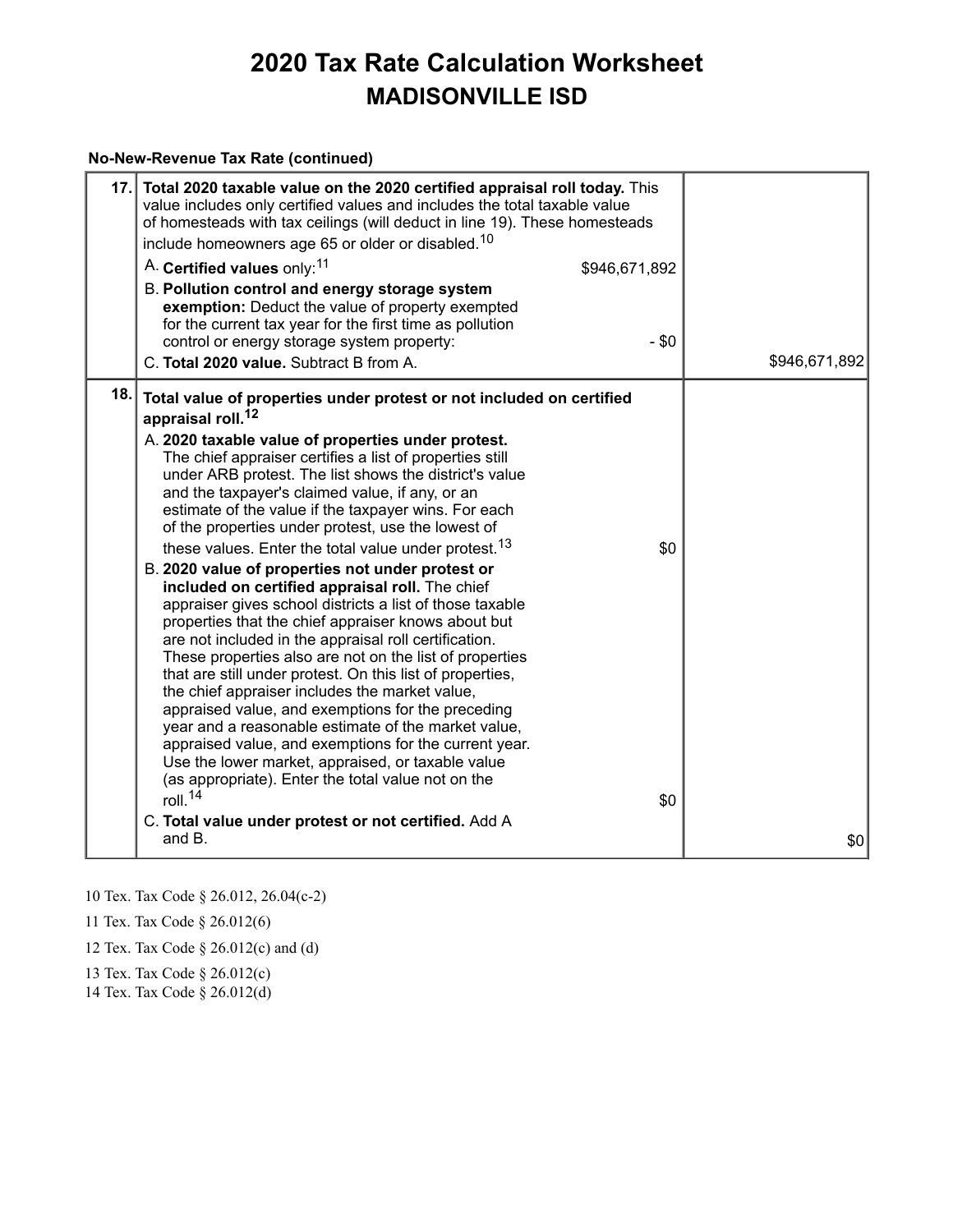#### **No-New-Revenue Tax Rate (concluded)**

| 19. 2020 tax ceilings. Enter 2020 total taxable value of homesteads with tax<br>ceilings. These include the homesteads of homeowners age 65 or older or<br>disabled. <sup>15</sup>                                                                                                                                                                                                                                                                                                                                                | \$86,030,032   |
|-----------------------------------------------------------------------------------------------------------------------------------------------------------------------------------------------------------------------------------------------------------------------------------------------------------------------------------------------------------------------------------------------------------------------------------------------------------------------------------------------------------------------------------|----------------|
| 20. 2020 total taxable value. Add lines 17C and 18C. Subtract line 19.                                                                                                                                                                                                                                                                                                                                                                                                                                                            | \$860,641,860  |
| 21. Total 2020 taxable value of properties in territory annexed after January 1,<br>2019. Include both real and personal property. Enter the 2020 value of property<br>in territory annexed by the school district.                                                                                                                                                                                                                                                                                                               | \$0            |
| 22. Total 2020 taxable value of new improvements and new personal property<br>located in new improvements. New means the item was not on the appraisal<br>roll in 2019. An improvement is a building, structure, fixture or fence erected on<br>or affixed to land. New additions to existing improvements may be included if<br>the appraised value can be determined. New personal property in a new<br>improvement must have been brought into the school district after Jan. 1, 2019,<br>and be located in a new improvement. | \$15,146,167   |
| 23. Total adjustments to the 2020 taxable value. Add lines 21 and 22.                                                                                                                                                                                                                                                                                                                                                                                                                                                             | \$15,146,167   |
| 24. Adjusted 2020 taxable value. Subtract line 23 from line 20.                                                                                                                                                                                                                                                                                                                                                                                                                                                                   | \$845,495,693  |
| 25. 2020 NNR tax rate. Divide line 16 by line 24 and multiply by \$100.                                                                                                                                                                                                                                                                                                                                                                                                                                                           | \$1.1169/\$100 |

15 Tex. Tax Code § 26.012(6)(B)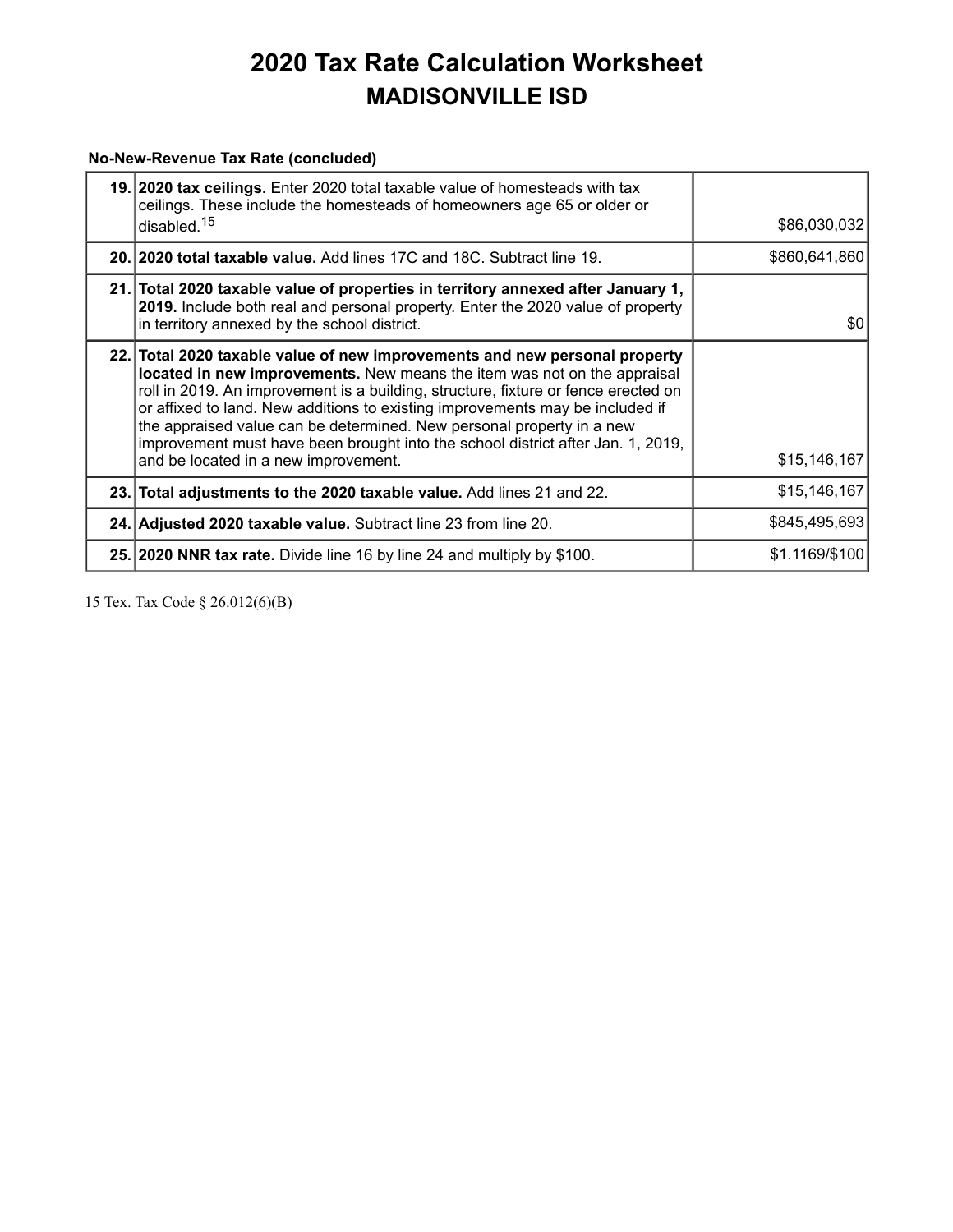#### **Voter-Approval Tax Rate**

The voter-approval tax rate is the highest tax rate that a taxing unit may adopt without holding an election to seek voter approval of the rate. Most school districts calculate a voter-approval tax rate that is split into three separate rates.<sup>18</sup>

- 1. **Maximum Compressed Tax Rate (MCR):** A district's maximum compressed tax rate is defined as the tax rate for the current tax year per \$100 of valuation of taxable property at which the district must levy a maintenance and operations tax to receive the full amount of the tier one allotment. $^{\mathsf{19}}$
- 2. **Enrichment Tax Rate (DTR): <sup>20</sup>** A district's enrichment tax rate is defined as any tax effort in excess of the district's MCR and less than \$0.17. The enrichment tax rate is divided into golden pennies and copper pennies. School districts can claim up to 8 golden pennies, not subject to compression, and 9 copper pennies which are subject to compression with any increases in the guaranteed yield. $^{21}$
- 3. **Debt Rate:** The debt rate includes the debt service necessary to pay the school district's debt payments in the coming year. This rate accounts for principal and interest on bonds and other debt secured by property tax revenue.

The MCR and DTR added together make up the school district's maintenance and operations (M&O) tax rate. Districts cannot increase the district's M&O tax rate to create a surplus in M&O tax revenue for the purpose of paying the district's debt service. 22

A school district may adopt a M&O tax rate that exceeds the MCR in order to maintain the 2020-2021 school year basic allotment if it meets certain requirements and receives approval from TEA. Refer to Education Code, Section 48.2553 for more information.

A district must complete an efficiency audit before seeking voter approval to adopt a M&O tax rate higher than the calculated M&O tax rate, hold an open meeting to discuss the results of the audit, and post the results of the audit on the district's website 30 days prior to the election.<sup>23</sup> Additionally, a school district located in an area declared a disaster by the governor may adopt a M&O tax rate higher than the calculated M&O tax rate during the two-year period following the date of the declaration without conducting an efficiency audit. $^\mathrm{24}$ 

Districts should review information from TEA when calculating their voter-approval rate.

- 16 [Reserved for Expansion]
- 17 [Reserved for Expansion]
- 18 Tex. Tax Code § 26.08(n)
- 19 Tex. Edu. Code § 48.2551(a)(3)
- 20 Tex. Tax Code § 26.08(j) and Tex. Edu. Code § 45.0032
- 21 Tex. Edu. Code § 48.202(a-1)(2) and 48.202(f)
- 22 Tex. Edu. Code § 45.0021(a)
- 23 Tex. Edu. Code § 11.184(b)
- 24 Tex. Edu. Code § 11.184(b-1)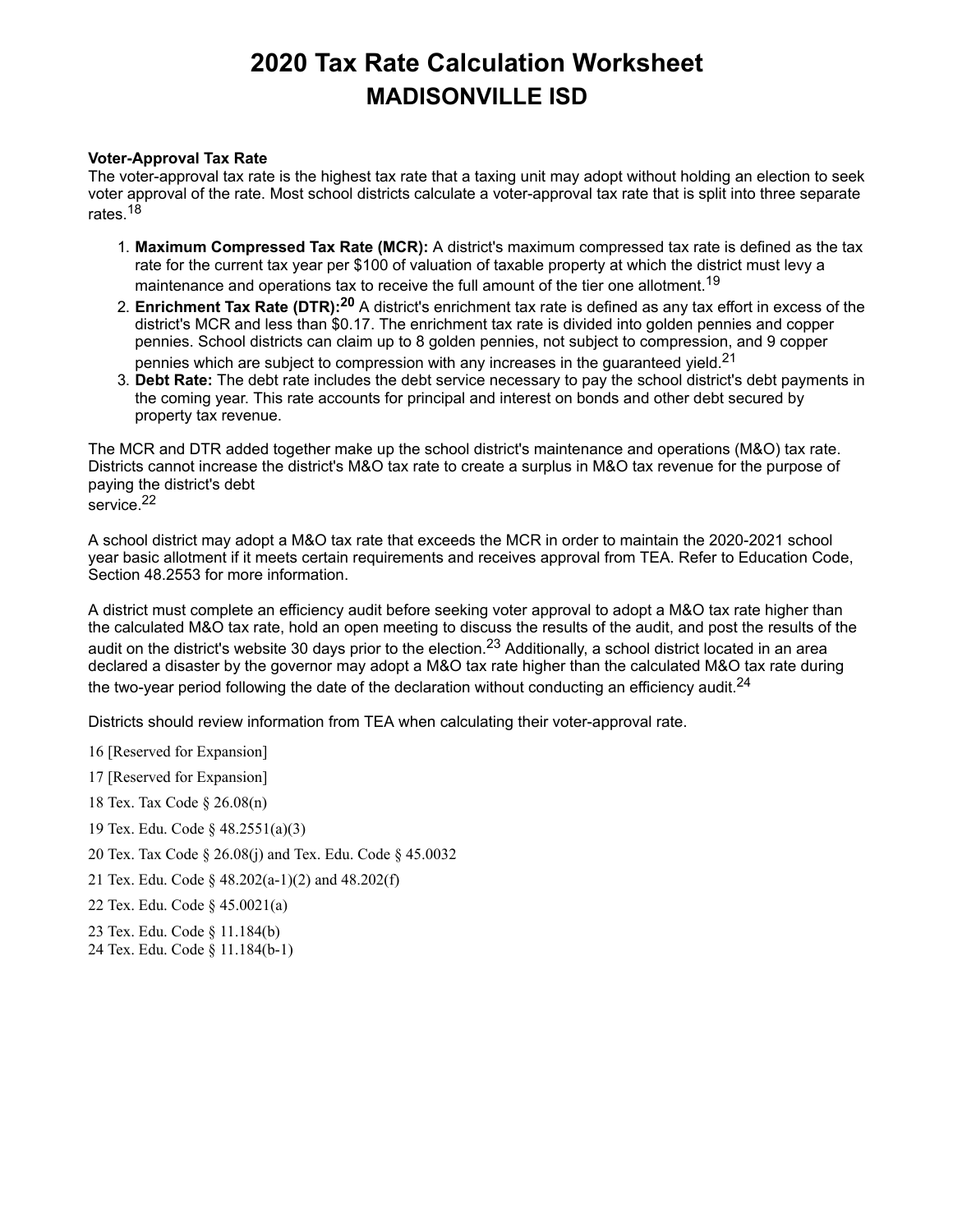#### **Voter-Approval Tax Rate (continued)**

|      | 26. 2020 maximum compressed tax rate (MCR). TEA will publish compression<br>rates based on district and statewide property value growth. Enter the school<br>districts' maximum compressed rate based on guidance from TEA. <sup>25</sup>                                                                                                                                                                                                                                                                                                                                                                                                                                                                                                                                                                                                                                                                                                                                                                                                                    | \$0.8856    |
|------|--------------------------------------------------------------------------------------------------------------------------------------------------------------------------------------------------------------------------------------------------------------------------------------------------------------------------------------------------------------------------------------------------------------------------------------------------------------------------------------------------------------------------------------------------------------------------------------------------------------------------------------------------------------------------------------------------------------------------------------------------------------------------------------------------------------------------------------------------------------------------------------------------------------------------------------------------------------------------------------------------------------------------------------------------------------|-------------|
| 27.  | 2020 enrichment tax rate (DTR). Enter the greater of A and B. <sup>26</sup><br>A. Enter the district's 2019 DTR, minus any required<br>\$0.1383<br>reduction under Education Code Section 48.202(f)<br>B. Enter \$.05 per \$100 of taxable value, if governing<br>body of school district adopts \$0.05 by unanimous vote.<br>If not adopted by unanimous vote, enter \$0.04 per<br>\$100.27<br>\$0.0400                                                                                                                                                                                                                                                                                                                                                                                                                                                                                                                                                                                                                                                     | \$0.1383    |
|      | 28. 2020 maintenance and operations (M&O) tax rate (TR). Add lines 26 and<br>27.                                                                                                                                                                                                                                                                                                                                                                                                                                                                                                                                                                                                                                                                                                                                                                                                                                                                                                                                                                             |             |
|      | Note: M&O tax rate may not exceed the sum of \$0.17 and the product of the<br>state compression percentage multiplied by \$1.00.28                                                                                                                                                                                                                                                                                                                                                                                                                                                                                                                                                                                                                                                                                                                                                                                                                                                                                                                           | \$1.0239    |
| 29.1 | Total 2020 debt to be paid with property tax revenue.<br>Debt means the interest and principal that will be paid on debts that:<br>(1) Are paid by property taxes,<br>(2) Are secured by property taxes,<br>(3) Are scheduled for payment over a period longer than one year, and<br>(4) Are not classified in the school district's budget as M&O expenses.<br>A:Debt includes contractual payments to other school<br>districts that have incurred debt on behalf of this school<br>district, if those debts meet the four conditions above.<br>Include only amounts that will be paid from property tax<br>revenue. Do not include appraisal district budget<br>payments.<br>\$1,516,000<br>Enter debt amount:<br>B: Subtract unencumbered fund amount used to<br>$-$0$<br>reduce total debt.<br>C: Subtract state aid received for paying principal and<br>interest on debt for facilities through the existing debt<br>allotment program and/or the instructional facilities<br>$-$0$<br>allotment program.<br>D: Adjust debt: Subtract B and C from A. | \$1,516,000 |

25 Tex. Edu. Code § 48.255, 48.2551(b)(1) and (b)(2)

26 Tex. Tax Code § 26.08(n)(2)

27 Tex. Tax Code § 26.08(n-1)

28 Tex. Edu. Code § 45.003(e)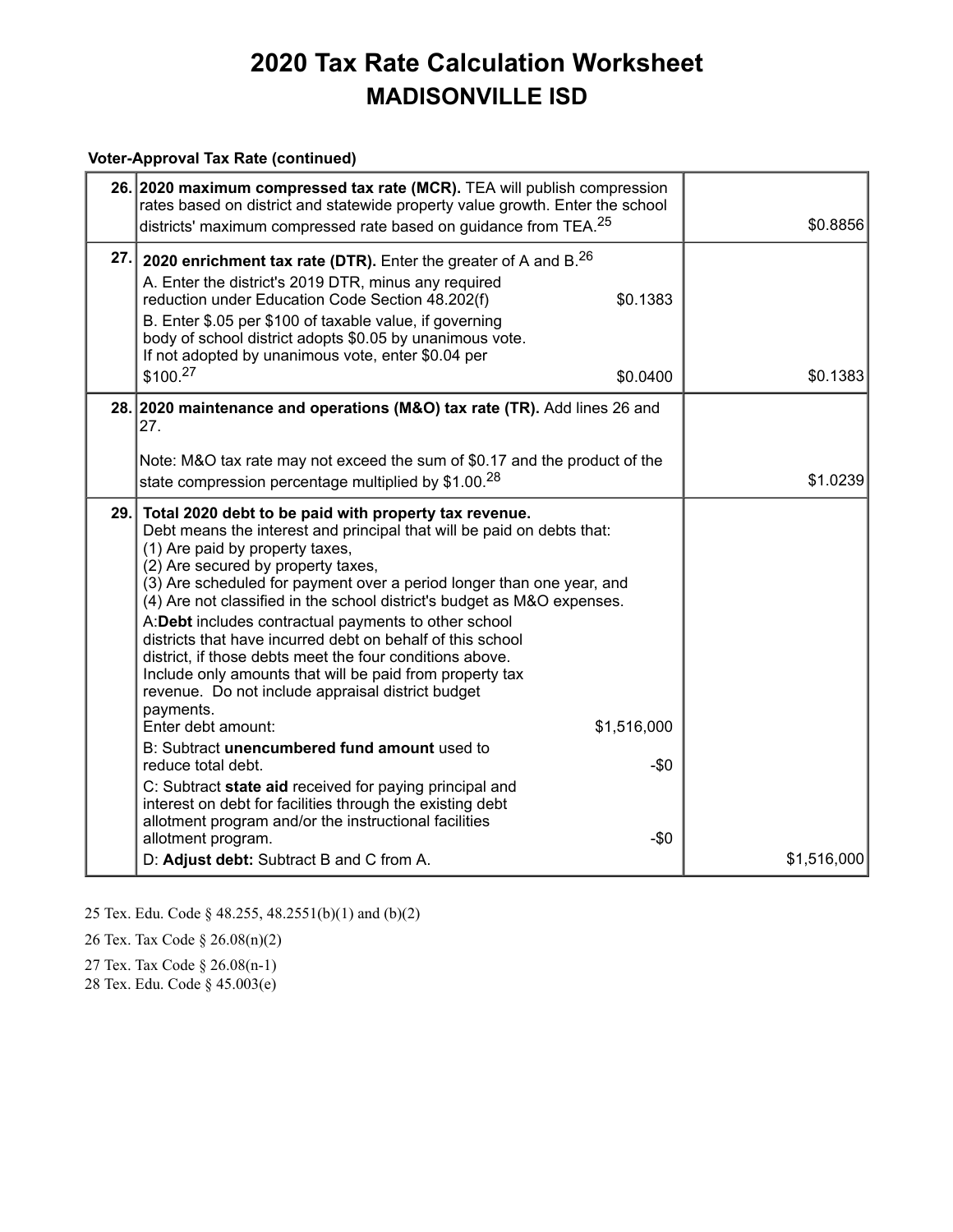### **Voter-Approval Tax Rate (concluded)**

| 30. Certified 2019 excess debt collections. Enter the amount certified by the<br>collector. <sup>29</sup>                                                                                                                                                                                                                                                                                                                                        | \$0            |
|--------------------------------------------------------------------------------------------------------------------------------------------------------------------------------------------------------------------------------------------------------------------------------------------------------------------------------------------------------------------------------------------------------------------------------------------------|----------------|
| 31. Adjusted 2020 debt. Subtract line 30 from line 29D.                                                                                                                                                                                                                                                                                                                                                                                          | \$1,516,000    |
| 32. 2020 anticipated collection rate.<br>If the anticipated rate in A is lower than actual rates in B, C or D, enter the<br>lowest rate from B, C or D. If the anticipated rate in A is higher than at least<br>one of the rates in the prior three years, enter the rate from A. Note that the<br>rate can be greater than 100%. <sup>30</sup><br>A: Enter the 2020 anticipated collection rate certified by<br>the collector $31$<br>100.0000% |                |
| B: Enter the 2019 actual collection rate.<br>95.0000%                                                                                                                                                                                                                                                                                                                                                                                            |                |
| C: Enter the 2018 actual collection rate.<br>97.0000%                                                                                                                                                                                                                                                                                                                                                                                            |                |
| D: Enter the 2017 actual collection rate.<br>99.0000%                                                                                                                                                                                                                                                                                                                                                                                            | 100.0000%      |
| 33. 2020 debt adjusted for collections. Divide line 31 by line 32.                                                                                                                                                                                                                                                                                                                                                                               |                |
| Note: If the governing body of the school district governs a junior college<br>district in a county with a population of more than two million, add the amount<br>of taxes the governing body proposes to dedicate to the junior college district                                                                                                                                                                                                |                |
| in 2020 to the result.                                                                                                                                                                                                                                                                                                                                                                                                                           | \$1,516,000    |
| 34. 2020 total taxable value. Enter amount on line 20 of the No-New-Revenue<br>Tax Rate Worksheet.                                                                                                                                                                                                                                                                                                                                               | \$860,641,860  |
| 35. 2020 debt rate. Divide line 33 by line 34 and multiply by \$100.                                                                                                                                                                                                                                                                                                                                                                             | \$0.1761/\$100 |
| 36. 2020 voter-approval tax rate. Add lines 28 and 35.                                                                                                                                                                                                                                                                                                                                                                                           |                |
| If the school district received distributions from an equalization tax imposed<br>under former Chapter 18, Education Code, add the NNR tax rate as of the<br>date of the county unit system's abolition to the sum of Lines 28 and 35. <sup>32</sup>                                                                                                                                                                                             | \$1.2/\$100    |

29 Tex. Tax Code § 26.0012(10) and 26.04(b)

30 Tex. Tax Code § 26.04(h),(h-1), and (h-2)

31 Tex. Tax Code § 26.04(b)

32 Tex. Tax Code § 26.08(g)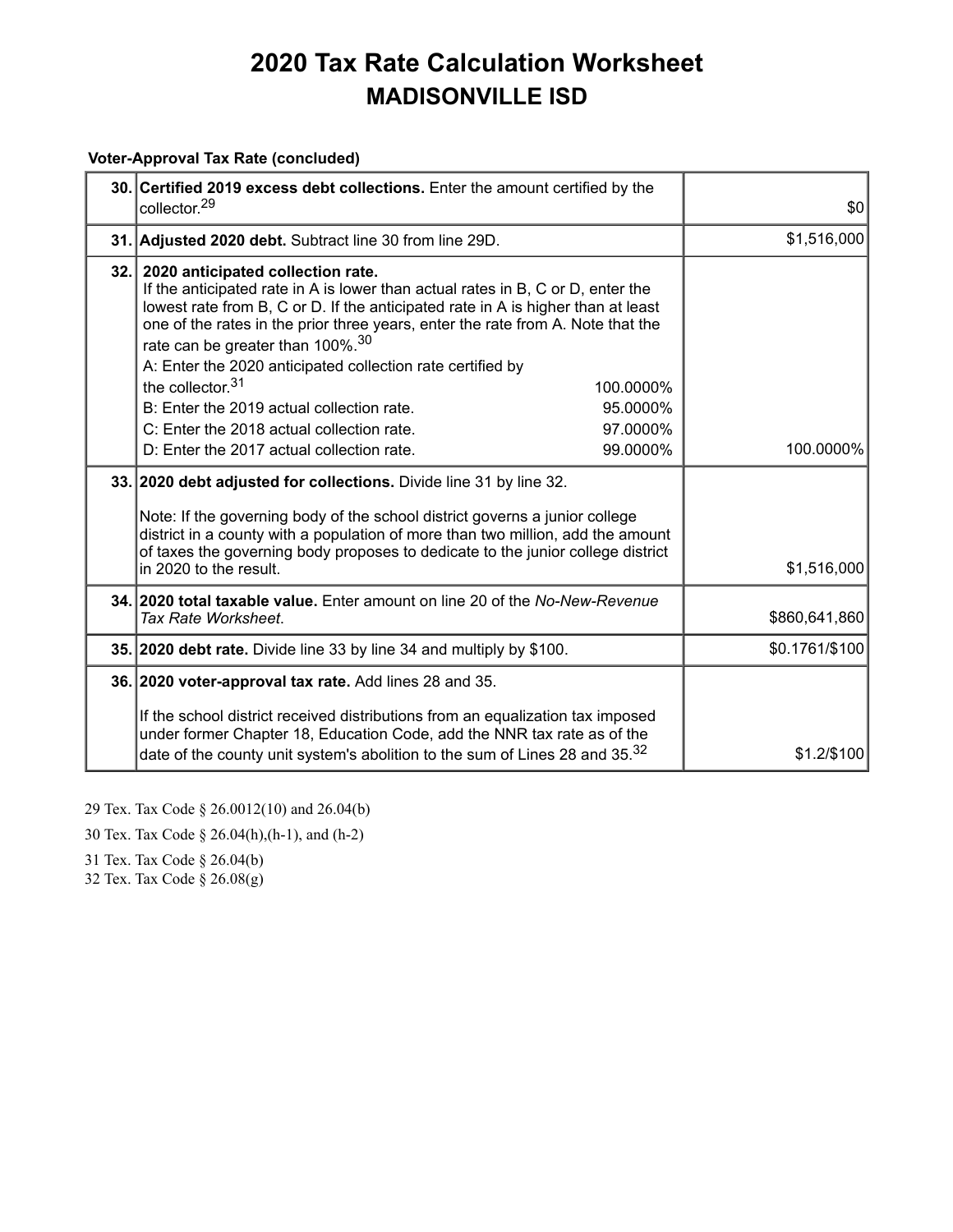#### **Total Tax Rate**

Indicate the applicable total tax rates as calculated above.

| INo-New-Revenue Tax Rate                                                       |                |
|--------------------------------------------------------------------------------|----------------|
| Enter the 2020 NNR tax rate from line 25.                                      | \$1.1169/\$100 |
| Voter-Approval Tax Rate                                                        |                |
| As applicable, enter the 2020 voter-approval tax rate from line 36 or line 40. | $$1.2$ /\$100  |

#### **School District Representative Name and Signature**

Enter the name of the person preparing the tax rate as authorized by the governing body of the school district. By signing below, you certify that you are the designated officer or employee of the school district and have calculated the tax rates in accordance with requirements in Tax Code and Education Code.<sup>35</sup>

#### **Print Here**

Printed Name of School District Representative

#### **Sign Here**

School District Representative

**Date**

<sup>35</sup> Tex. Tax Code § 26.04(c)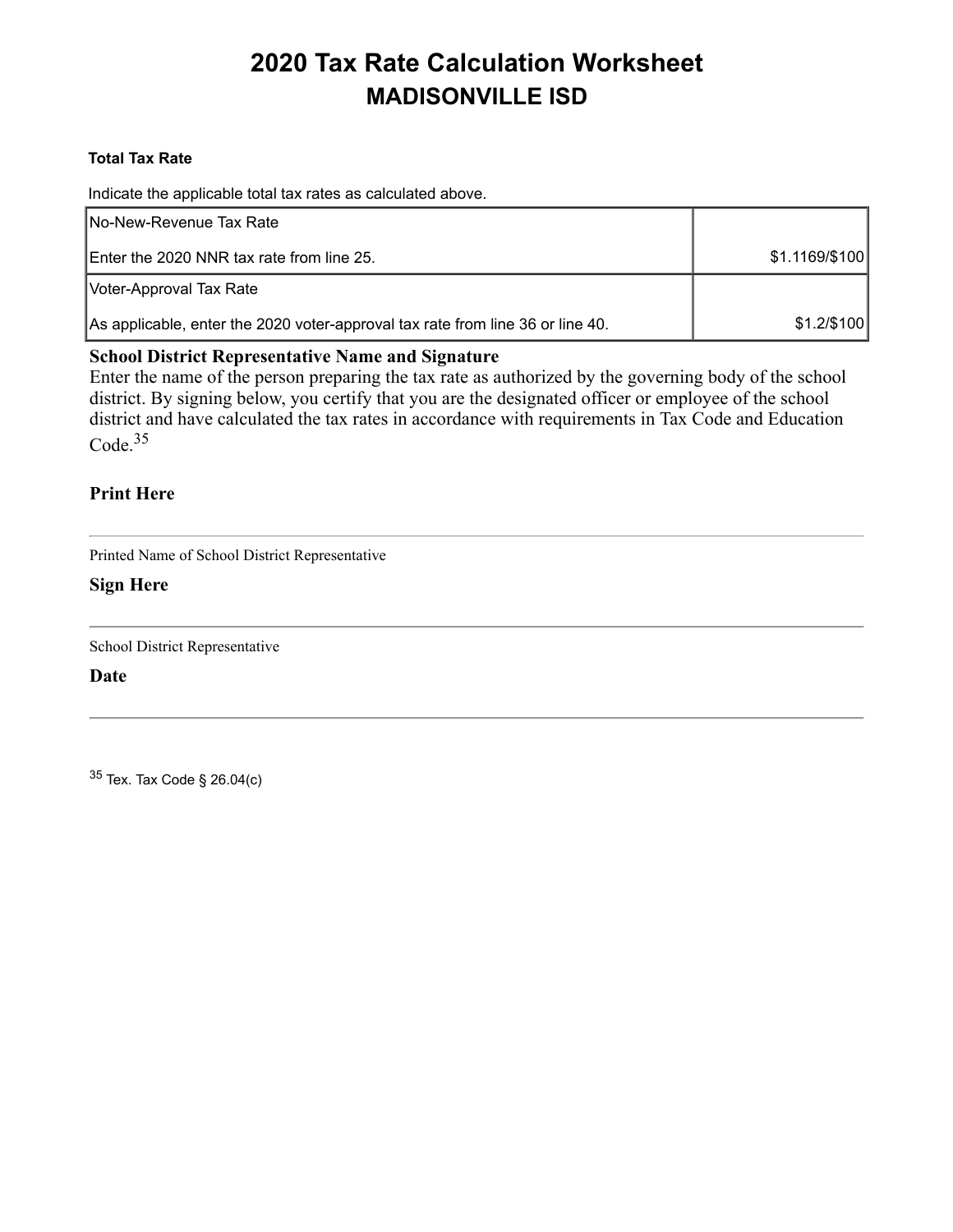#### **2020 Notice of No-New-Revenue Tax Rate Worksheet for Calculation of Tax Increase/Decrease**

| <b>Entity Name: MADISONVILLE ISD</b>                                               | <b>Date:</b> 08/14/2020 |  |
|------------------------------------------------------------------------------------|-------------------------|--|
| 1.2019 taxable value, adjusted for actual and potential court-ordered adjustments. |                         |  |
| Enter line 8 of the No-New-Revenue Tax Rate Worksheet.                             | \$789,495,676           |  |
| 2.2019 total tax rate.                                                             |                         |  |
| Enter line 4 of the No-New-Revenue Tax Rate Worksheet.                             | 1.178700                |  |
| 3. Taxes refunded for years preceding tax year 2019.                               |                         |  |
| Enter line 15 of the No-New-Revenue Tax Rate Worksheet.                            | \$243,559               |  |
| 4. Last year's levy.                                                               |                         |  |
| Multiply Line 1 times Line 2 and divide by 100.                                    |                         |  |
| To the result, add Line 3.                                                         | \$9,549,345             |  |
| <b>5.</b> 2020 total taxable value. Enter Line 20 of                               |                         |  |
| the No-New-Revenue Tax Rate Worksheet.                                             | \$860,641,860           |  |
| 6.2020 no-new revenue tax rate.                                                    |                         |  |
| Enter line 25 of the No-New-Revenue Tax Rate Worksheet or Line 54                  |                         |  |
| of the Additional Sales Tax Rate Worksheet.                                        | 1.116900                |  |
| 7.2020 taxes if a tax rate equal to the no-new-revenue tax rate is adopted.        |                         |  |
| Multiply Line 5 times Line 6 and divide by 100.                                    | \$9,612,509             |  |
| <b>8.</b> Last year's total levy.                                                  |                         |  |
| Sum of line 4 for all funds.                                                       | \$9,549,345             |  |
| 9.2020 total taxes if a tax rate equal to the no-new-revenue tax rate is adopted.  |                         |  |
| Sum of line 7 for all funds.                                                       | \$9,612,509             |  |
| 10. Tax Increase (Decrease).                                                       |                         |  |
| Subtract Line 8 from Line 9.                                                       | \$63,164                |  |
|                                                                                    |                         |  |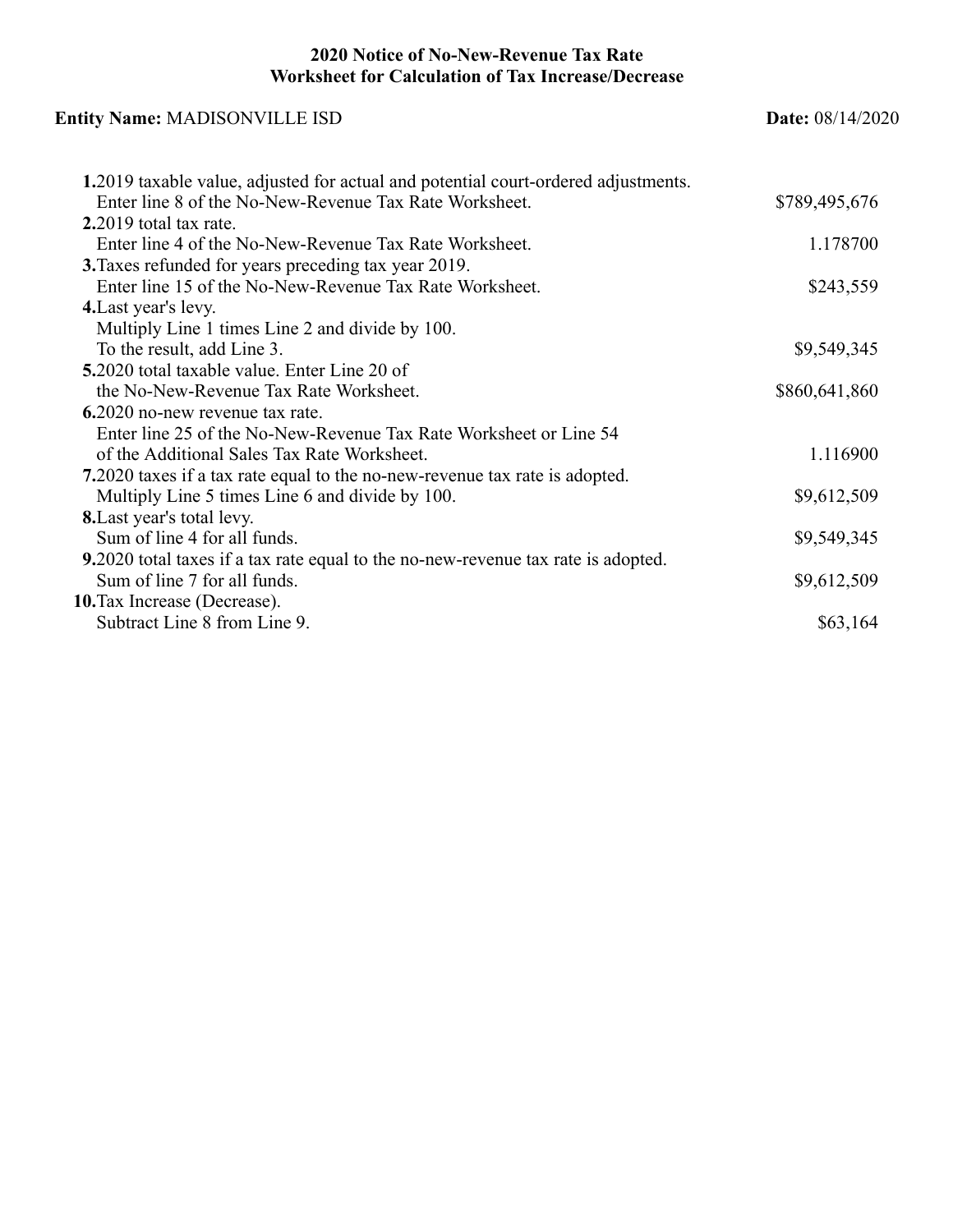### **MADISONVILLE ISD Tax Rate Recap for 2020 Tax Rates**

| <b>Description of Rate</b> | <b>Tax Rate</b><br><b>Per \$100</b> | <b>Tax Levy</b><br>This is calculated using<br>line 34 of the voter-<br>approval tax rate<br>worksheet and this year's<br>frozen tax levy on<br>homesteads of the elderly. | <b>Additional Tax Levy</b><br>Compared to last year's<br>$\frac{\text{tax} \text{levy}}{\text{of } $9,760,362}.$ | <b>Additional Tax Levy</b><br>Compared to no-new-<br>revenue tax rate levy of<br>\$10,071,937 |
|----------------------------|-------------------------------------|----------------------------------------------------------------------------------------------------------------------------------------------------------------------------|------------------------------------------------------------------------------------------------------------------|-----------------------------------------------------------------------------------------------|
| Last Year's Tax Rate       | 1.178700                            | \$10,603,814                                                                                                                                                               | \$843,452                                                                                                        | \$531,877                                                                                     |
| Voter-Approval Tax Rate    | 0.200000                            | \$10,787,130                                                                                                                                                               | \$1,026,769                                                                                                      | \$715,193                                                                                     |
| Proposed Tax Rate          | 1.178700                            | \$10,603,814                                                                                                                                                               | \$843,452                                                                                                        | \$531,877                                                                                     |

### **Last Year Tax Rate Increase in Cents per \$100**

| 0.00  | 1.178700 | 10,603,814 | 843,452   | 531,877   |
|-------|----------|------------|-----------|-----------|
| 0.50  | 1.183700 | 10,646,846 | 886,484   | 574,909   |
| 1.00  | 1.188700 | 10,689,878 | 929,516   | 617,941   |
| 1.50  | 1.193700 | 10,732,910 | 972,548   | 660,973   |
| 2.00  | 1.198700 | 10,775,942 | 1,015,580 | 704,005   |
| 2.50  | 1.203700 | 10,818,974 | 1,058,613 | 747,037   |
| 3.00  | 1.208700 | 10,862,006 | 1,101,645 | 790,069   |
| 3.50  | 1.213700 | 10,905,038 | 1,144,677 | 833,101   |
| 4.00  | 1.218700 | 10,948,070 | 1,187,709 | 876,133   |
| 4.50  | 1.223700 | 10,991,102 | 1,230,741 | 919,166   |
| 5.00  | 1.228700 | 11,034,135 | 1,273,773 | 962,198   |
| 5.50  | 1.233700 | 11,077,167 | 1,316,805 | 1,005,230 |
| 6.00  | 1.238700 | 11,120,199 | 1,359,837 | 1,048,262 |
| 6.50  | 1.243700 | 11,163,231 | 1,402,869 | 1,091,294 |
| 7.00  | 1.248700 | 11,206,263 | 1,445,901 | 1,134,326 |
| 7.50  | 1.253700 | 11,249,295 | 1,488,933 | 1,177,358 |
| 8.00  | 1.258700 | 11,292,327 | 1,531,966 | 1,220,390 |
| 8.50  | 1.263700 | 11,335,359 | 1,574,998 | 1,263,422 |
| 9.00  | 1.268700 | 11,378,391 | 1,618,030 | 1,306,454 |
| 9.50  | 1.273700 | 11,421,423 | 1,661,062 | 1,349,486 |
| 10.00 | 1.278700 | 11,464,455 | 1,704,094 | 1,392,519 |
| 10.50 | 1.283700 | 11,507,488 | 1,747,126 | 1,435,551 |
| 11.00 | 1.288700 | 11,550,520 | 1,790,158 | 1,478,583 |
| 11.50 | 1.293700 | 11,593,552 | 1,833,190 | 1,521,615 |
| 12.00 | 1.298700 | 11,636,584 | 1,876,222 | 1,564,647 |
| 12.50 | 1.303700 | 11,679,616 | 1,919,254 | 1,607,679 |
| 13.00 | 1.308700 | 11,722,648 | 1,962,286 | 1,650,711 |
| 13.50 | 1.313700 | 11,765,680 | 2,005,319 | 1,693,743 |
| 14.00 | 1.318700 | 11,808,712 | 2,048,351 | 1,736,775 |
| 14.50 | 1.323700 | 11,851,744 | 2,091,383 | 1,779,807 |